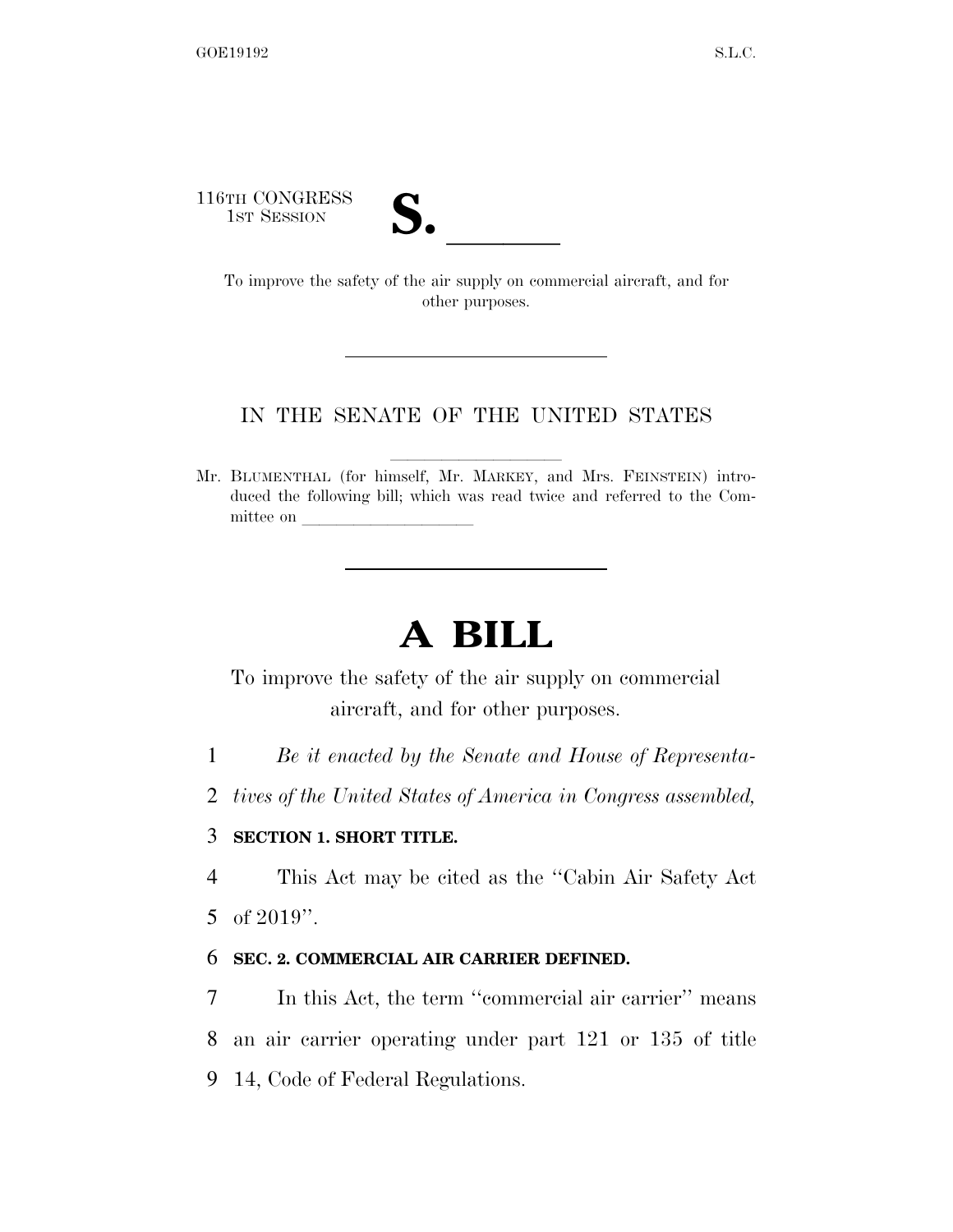$\mathfrak{D}$ 

# **SEC. 3. TRAINING TO RESPOND TO SMOKE OR FUME INCI-DENTS ON AIRCRAFT.**

 (a) IN GENERAL.—Not later than 180 days after the date of the enactment of this Act, the Administrator of the Federal Aviation Administration shall prescribe regu- lations requiring flight attendants, pilots, aircraft mainte- nance technicians, and airport first responders and emer- gency response teams to receive training, not less fre- quently than annually, on how to respond to incidents on board aircraft involving smoke or fumes.

 (b) REQUIREMENTS.—The training required by sub- section (a) shall include the dissemination of educational materials with respect to the following:

 (1) Sources and types of smoke and fumes on board aircraft.

 (2) Odor and visual descriptors to allow an in- dividual to recognize the presence of oil and hydrau- lic fluid fumes and other potentially hazardous fumes, such as fumes relating to hydraulic fluid, en- gine exhaust, ground service vehicle exhaust, fuel, de-icing fluid, and ozone.

 (3) The potential for acute or chronic impair-ment to an individual relating to such fumes.

 (4) Procedures for recognizing and responding to smoke and fumes on board aircraft.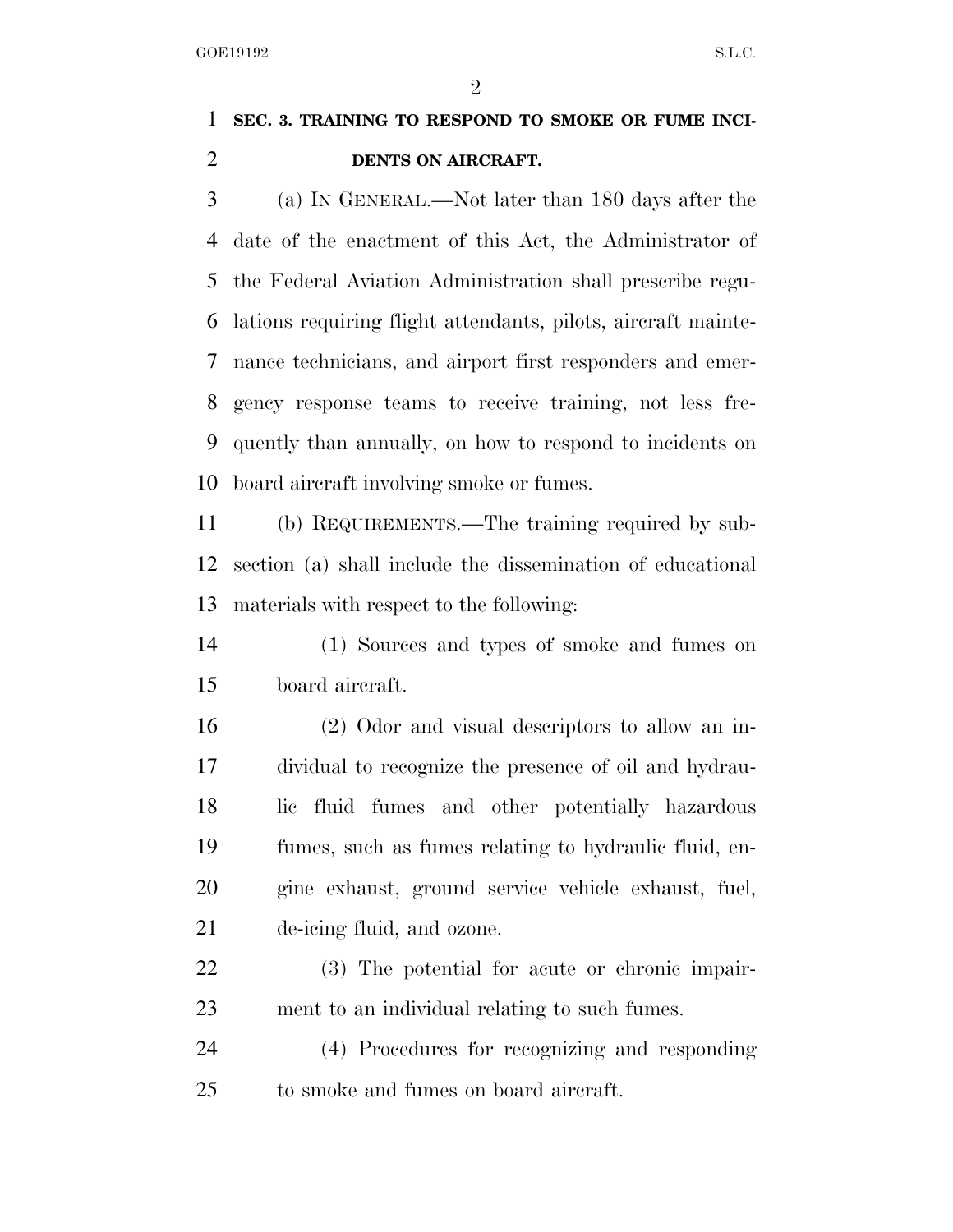(5) An overview of the system for reporting in- cidents of smoke or fumes on board aircraft estab-3 lished under section  $4(a)(2)$ . (6) Requirements relating to reporting incidents of smoke and fumes on board aircraft to the Federal Aviation Administration under sections 4 and 6(b). **SEC. 4. REPORTING OF INCIDENTS OF SMOKE OR FUMES ON BOARD AIRCRAFT.**  (a) IN GENERAL.—Not later than 180 days after the date of the enactment of this Act, the Administrator of the Federal Aviation Administration shall— (1) develop a standardized form for flight at- tendants, pilots, and aircraft maintenance techni- cians to report incidents of smoke or fumes on board an aircraft operated by a commercial air carrier; and (2) establish a system for reporting incidents of smoke or fumes on board aircraft that allows— (A) pilots, flight attendants, and aircraft maintenance technicians to— (i) submit the form developed under paragraph (1) to the Federal Aviation Ad- ministration; and (ii) receive a copy of such submission for their records; and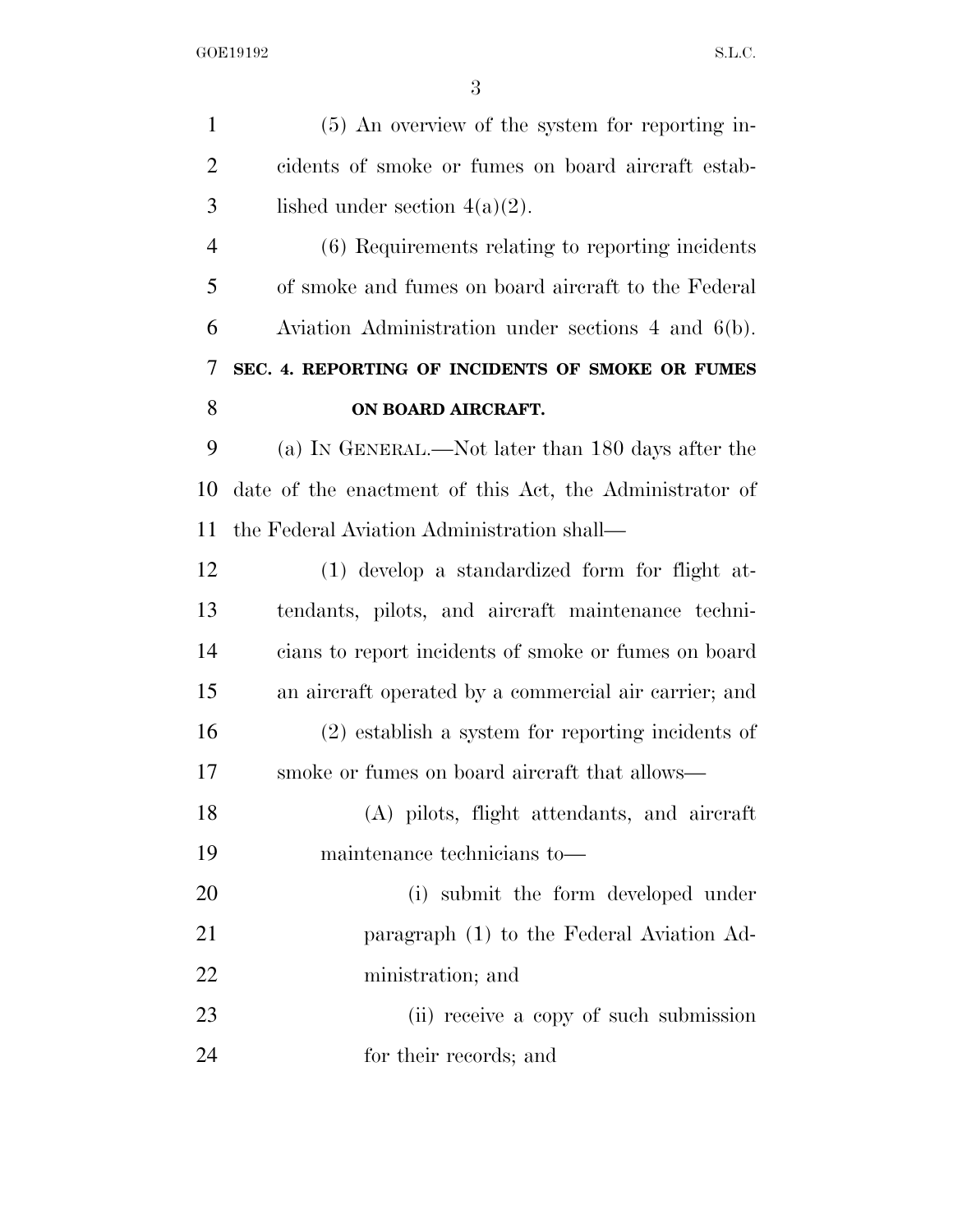GOE19192 S.L.C.

 (B) pilots, flight attendants, aircraft main- tenance technicians, the collective bargaining representative of employees of the air carrier, and commercial air carriers to search the re- ported incidents database compiled by the Fed- eral Aviation Administration for the purposes of reviewing and monitoring incidents contained in the database and assisting with investigations conducted under section 5. (b) CONTENT OF FORMS.—The form developed under subsection (a)(1) for reporting an incident of smoke or fumes on board an aircraft shall include sections for the following information, if available at the time of the re- port: (1) Identification of the flight, the type of air- craft, the registration number of the aircraft, and the individual reporting the incident. (2) Information about the smoke or a fire, if relevant, including a description of the nature and apparent source of the smoke or fire. (3) Information about the fumes, including a description of the type, apparent source, smell, and visual consistency (if any) of the smoke or fumes. (4) Information about the location of the smoke or fumes.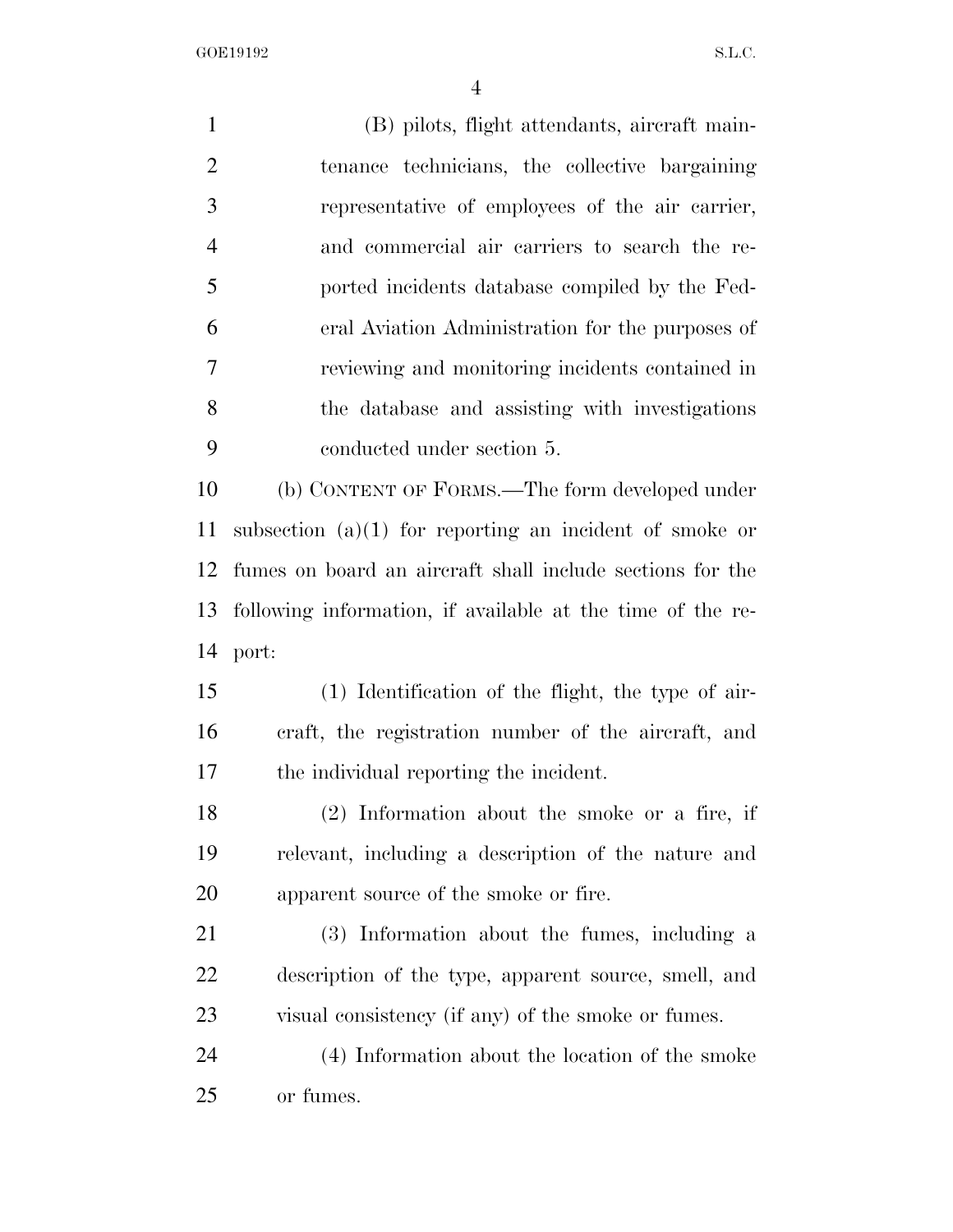| $\mathbf{1}$   | (5) Information about the engine manufacturer,       |
|----------------|------------------------------------------------------|
| $\overline{2}$ | engine type, the engine serial number, and the age   |
| 3              | of the engine.                                       |
| $\overline{4}$ | $(6)$ Information about—                             |
| 5              | (A) the phase of flight during which smoke           |
| 6              | or fumes were present; and                           |
| 7              | (B) if the incident happened while the air-          |
| 8              | eraft was on the ground, the location of the air-    |
| 9              | eraft at the airport at the time of the incident.    |
| 10             | (7) Other observations about the smoke or            |
| 11             | fumes.                                               |
| 12             | (8) A description of symptoms reported by crew       |
| 13             | members and passengers.                              |
| 14             | (9) Information with respect to whether crew         |
| 15             | members or passengers used, needed, or were admin-   |
| 16             | istered supplemental or emergency oxygen.            |
| 17             | (10) Information regarding any effects on the        |
| 18             | operation of the flight.                             |
| 19             | (11) Information about maintenance work con-         |
| <b>20</b>      | ducted on the aircraft following the incident.       |
| 21             | (c) PUBLIC AVAILABILITY OF SMOKE AND FUME            |
| 22             | <b>EVENT INFORMATION.—</b>                           |
| 23             | (1) IN GENERAL.—Not less frequently than             |
| 24             | quarterly and subject to paragraph (2), the Adminis- |
| 25             | trator of the Federal Aviation Administration shall  |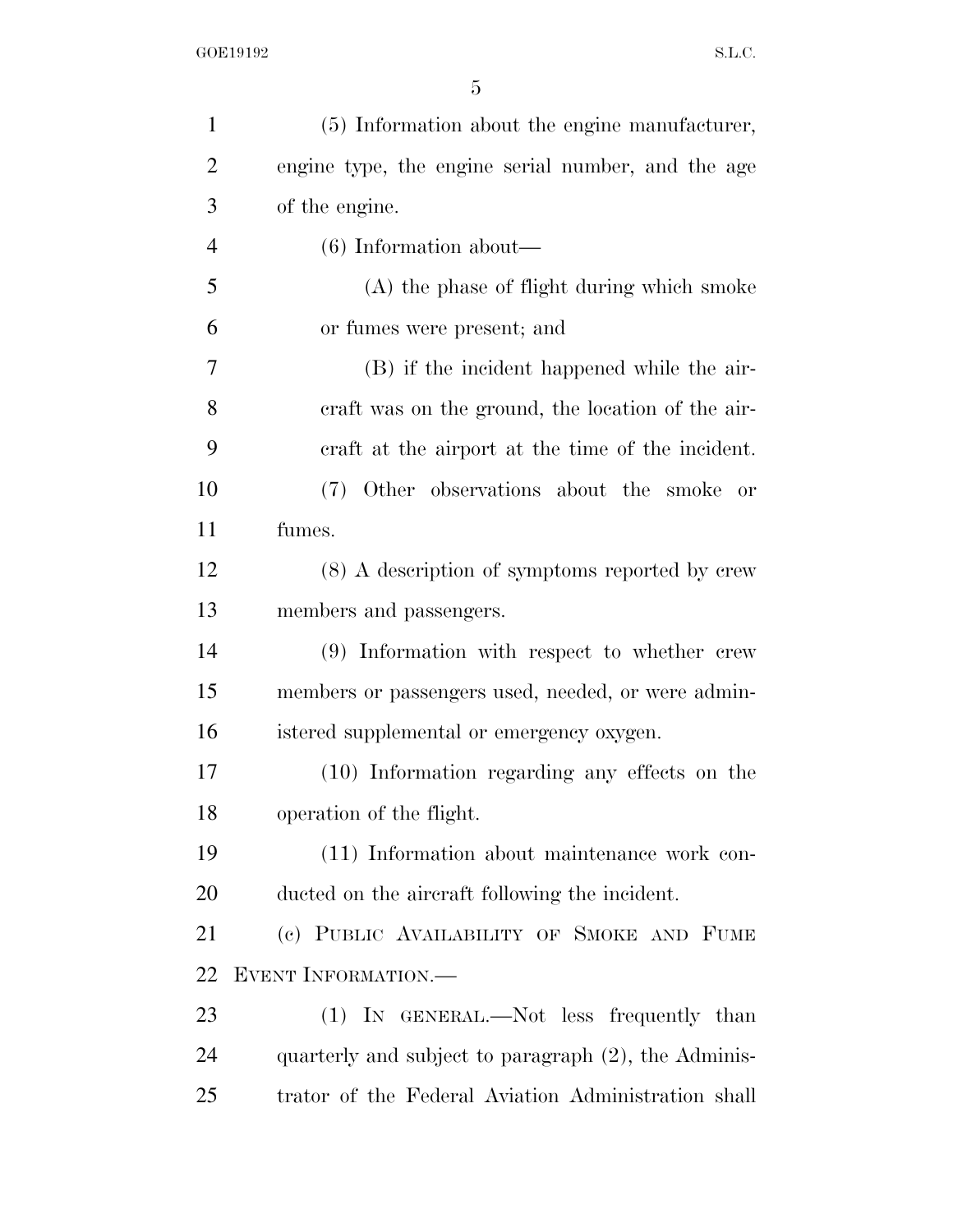| $\mathbf{1}$   | compile, and make available to the public, statistics  |
|----------------|--------------------------------------------------------|
| $\overline{2}$ | regarding the information obtained from the forms      |
| 3              | developed under subsection $(a)(1)$ and submitted to   |
| $\overline{4}$ | the Federal Aviation Administration.                   |
| 5              | (2) WEBSITE.—The Administrator shall develop           |
| 6              | a publicly available Internet website that includes    |
| 7              | the aggregate data required under paragraph (1)        |
| 8              | and a searchable database for the events reported to   |
| 9              | the Federal Aviation Administration under sub-         |
| 10             | section $(a)(2)$ that includes the following variables |
| 11             | for each event:                                        |
| 12             | $(A)$ Date.                                            |
| 13             | (B) Tail number.                                       |
| 14             | $(C)$ Air carrier.                                     |
| 15             | (D) Phase of flight.                                   |
| 16             | (E) Location of fumes.                                 |
| 17             | (F) Description of fumes.                              |
| 18             | (G) Aircraft type.                                     |
| 19             | (H) Engine type.                                       |
| 20             | (I) Oil type.                                          |
| 21             | (J) Deidentified narrative.                            |
| 22             | (K) Cause or maintenance information if                |
| 23             | cause is not known.                                    |
| 24             | (L) Such other criteria as the Adminis-                |
| 25             | trator considers appropriate.                          |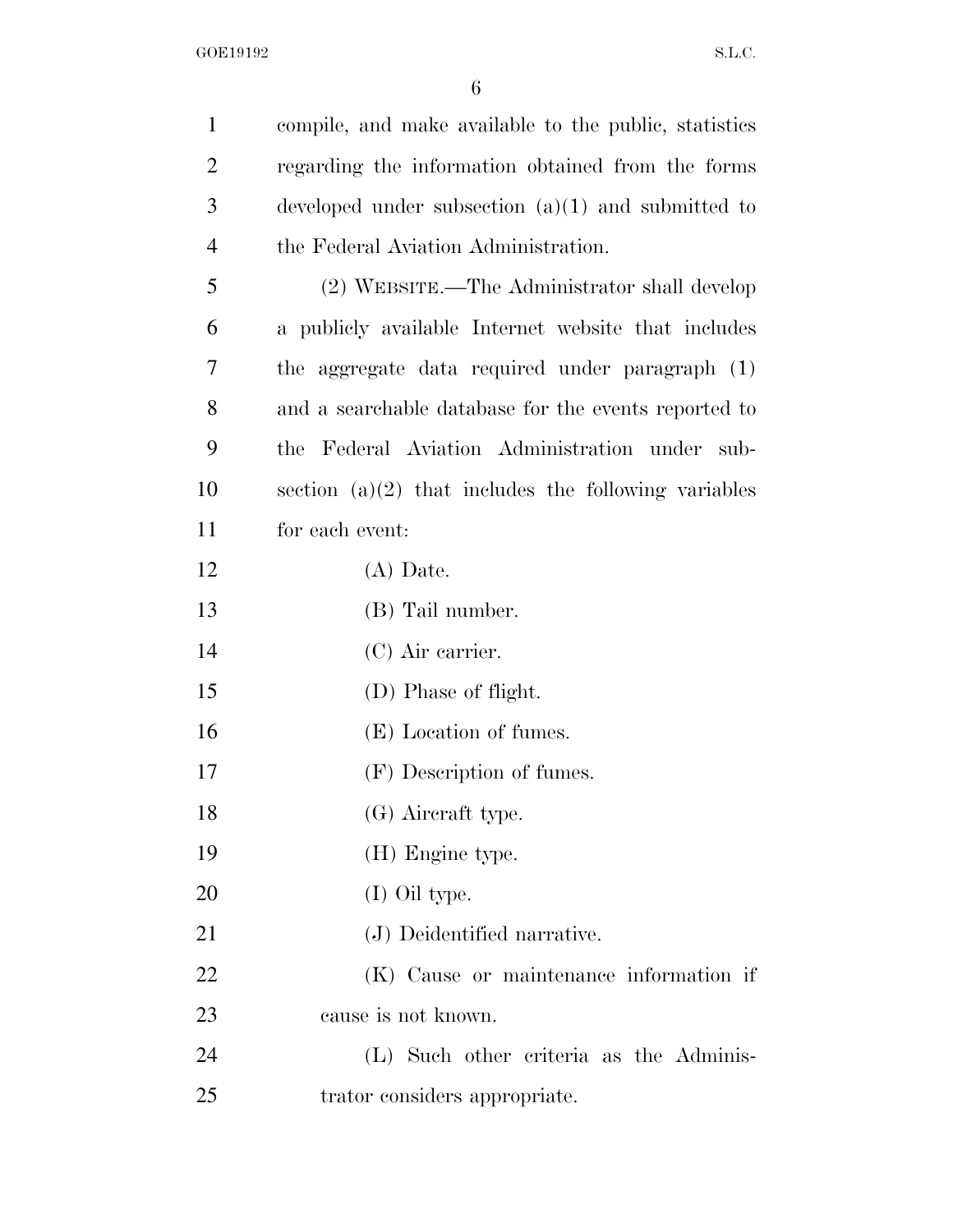(3) REDACTION.—Before making either indi- vidual event information or aggregate data available to the public under paragraph (1) or (2), the Admin- istrator shall redact any personally identifiable infor-mation.

#### **SEC. 5. INVESTIGATIONS.**

 (a) IN GENERAL.—Not later than 180 days after the date of the enactment of this Act, the Administrator of the Federal Aviation Administration shall prescribe regu- lations requiring the Federal Aviation Administration to conduct an investigation described in subsection (b), after a report is submitted to the Administration through the system for reporting incidents of smoke or fumes on board aircraft established under section 4(a)(2) and before the date that is 7 days after the incident.

 (b) REQUIREMENTS FOR INVESTIGATIONS.—An in- vestigation described in this subsection shall include the following:

 (1) Gathering factual and standardized infor- mation from all flight attendants, pilots, aircraft maintenance technicians, airport first responders, emergency response teams, and medical doctors in-volved in the incident.

 (2) Gathering any reports submitted under sec-tion 4 with respect to the incident.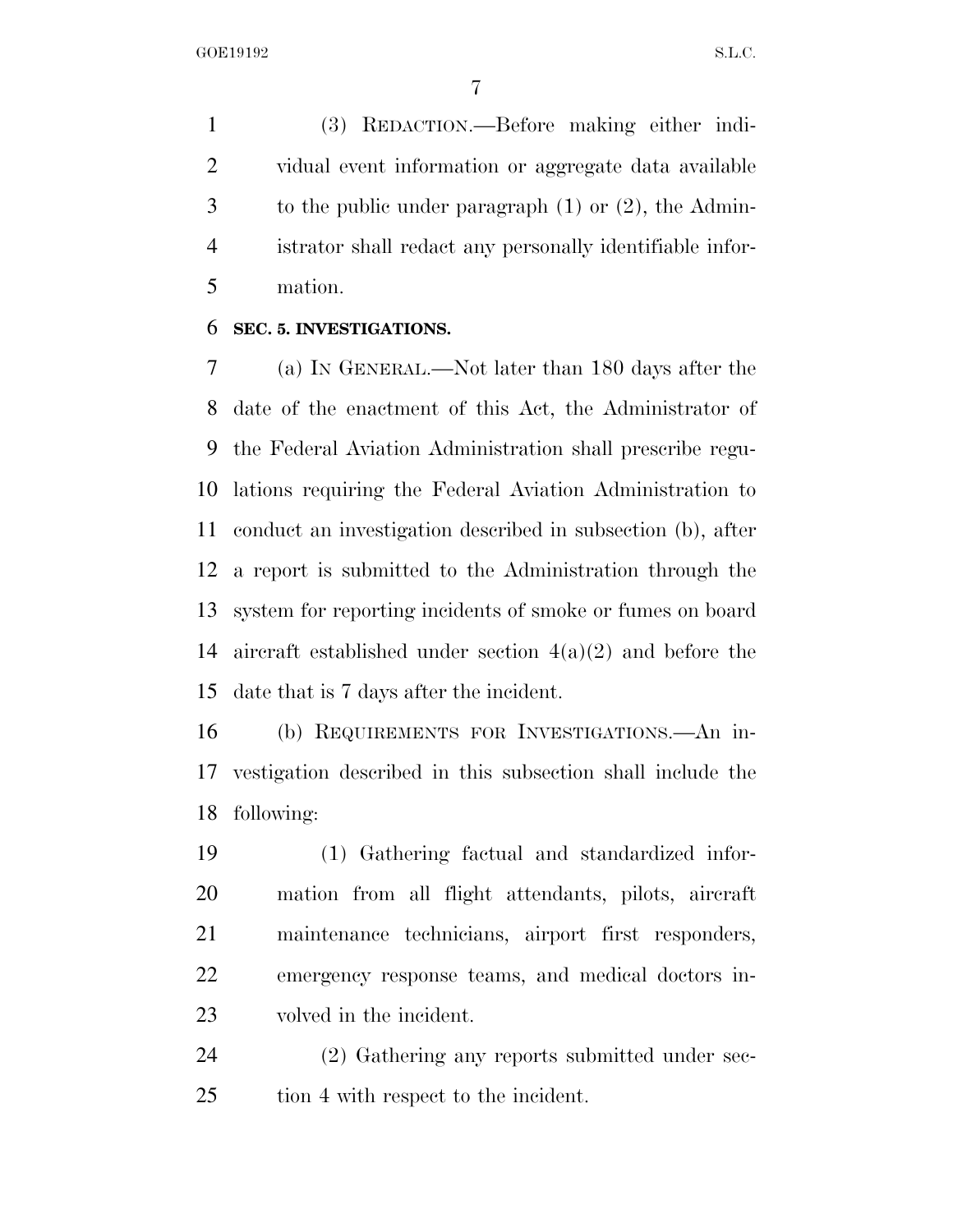(3) Gathering technical findings on any re- placed, worn, missing, failed, or improperly serviced components that may have resulted in the incident. (4) Identifying the cause of the incident, if pos- sible. (c) PARTICIPATION OF AIR CARRIERS AND COLLEC- TIVE BARGAINING REPRESENTATIVES.—In conducting an investigation under this section, the Federal Aviation Ad- ministration shall— (1) consult with the commercial air carrier in- volved; (2) work in conjunction with the technical rep- resentatives of the air carrier; and (3) invite the participation of the collective bar- gaining representative of employees of the air car- rier. **SEC. 6. AIR MONITORING EQUIPMENT.**  (a) REQUIREMENT TO INCLUDE ON COMMERCIAL AIRCRAFT.—Not later than 180 days after the date of the enactment of this Act, the Administrator of the Federal Aviation Administration shall prescribe regulations requir- ing a commercial air carrier, by not later than one year after the regulations are published in the Federal Reg-ister—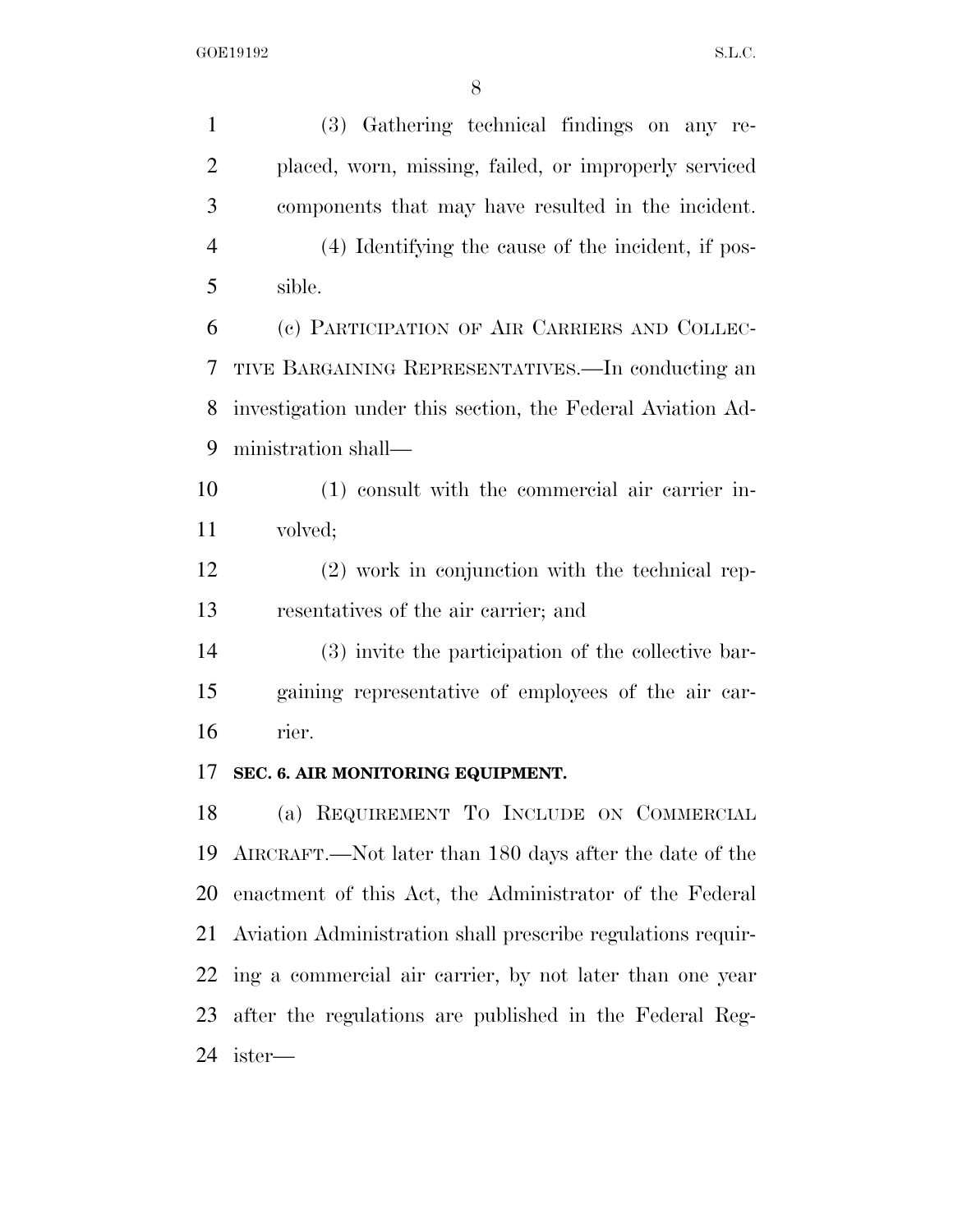| $\mathbf{1}$   | (1) to install and operate onboard carbon mon-               |
|----------------|--------------------------------------------------------------|
| $\overline{2}$ | oxide detectors that—                                        |
| 3              | (A) are situated in the air supply system                    |
| $\overline{4}$ | to best enable pilots and maintenance techni-                |
| 5              | cians to locate the source or sources of air sup-            |
| 6              | ply contamination;                                           |
| $\overline{7}$ | (B) continuously monitor carbon monoxide                     |
| 8              | levels in the aircraft air supply system when the            |
| 9              | aircraft is in flight; and                                   |
| 10             | (C) alert the pilot and flight attendants in                 |
| 11             | the event that carbon monoxide concentration is              |
| 12             | at or above 9 ppm; and                                       |
| 13             | $(2)$ to have in place procedures to train the pi-           |
| 14             | lots to initiate standardized communication proto-           |
| 15             | cols, as soon as appropriate, with the flight attend-        |
| 16             | ants and controllers (as needed), and to apply their         |
| 17             | professional judgement based on onboard conditions,          |
| 18             | all in response to carbon monoxide concentration at          |
| 19             | or above 9 ppm.                                              |
| 20             | (b) REQUIREMENT FOR A PILOT TO REPORT AN                     |
| 21             | ALARM.—The regulations prescribed under subsection (a)       |
| 22             | shall require a pilot to submit a form through the system    |
| 23             | for reporting incidents of smoke or fumes on board air-      |
| 24             | eraft established under section $4(a)(2)$ if the carbon mon- |
|                |                                                              |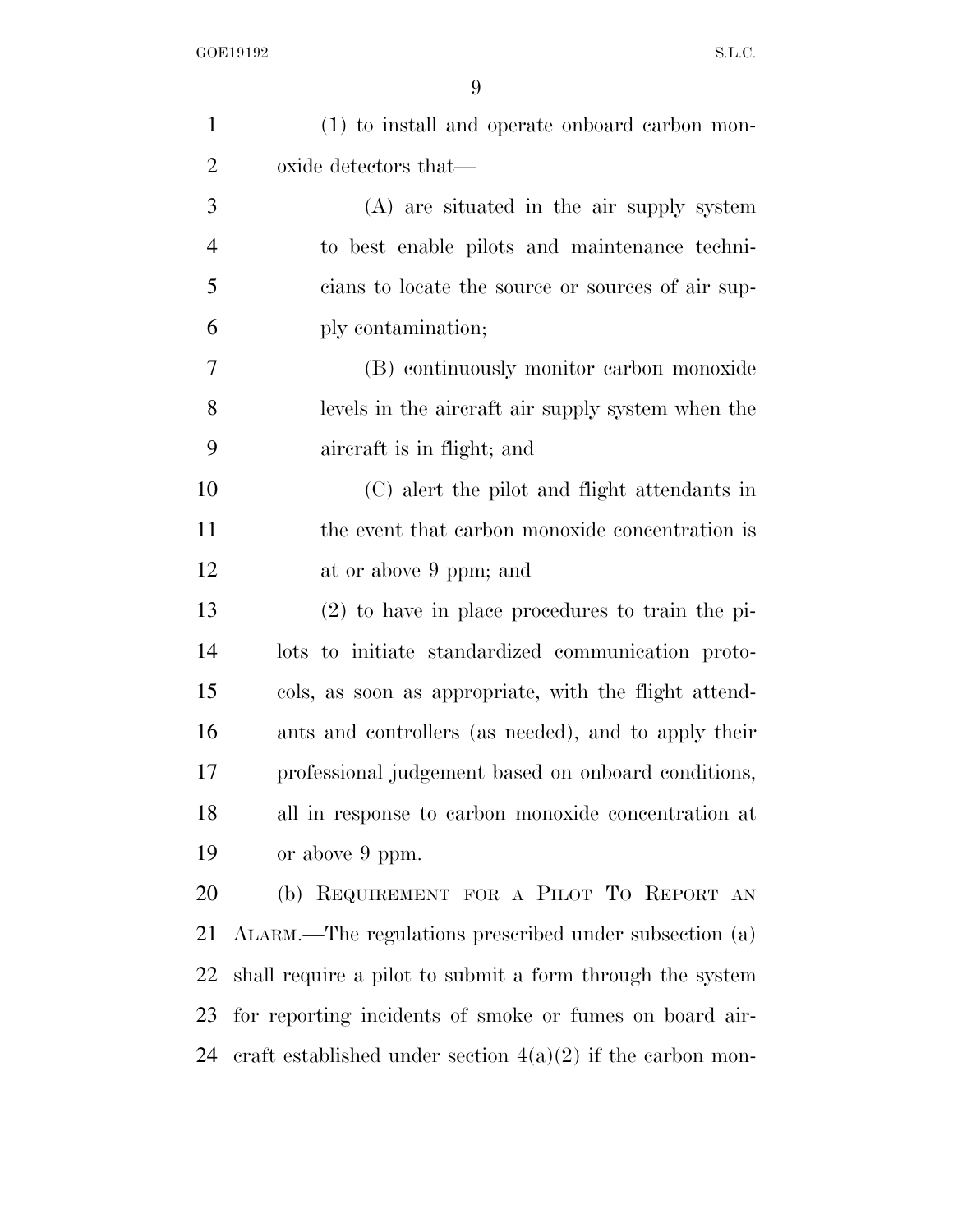GOE19192 S.L.C.

 oxide concentration is at or above 9 ppm at any time dur-ing flight.

 (c) INCLUSION OF INFORMATION RELATING TO CAR- BON MONOXIDE DETECTORS IN AIRCRAFT MANUALS.— Not later than one year after the date of the enactment of this Act, the Administrator of the Federal Aviation Ad- ministration shall prescribe regulations requiring an air- craft manufacturer that manufactures aircraft for com- mercial air carriers to include procedures for responding to alarms from carbon monoxide detectors during normal and nonstandard operations in the flight operator's man-ual for each such aircraft produced by the manufacturer.

 (d) CONTINUING RESEARCH TO DEVELOP SENSORS AND TECHNIQUES TO MONITOR BLEED AIR QUALITY.— The Federal Aviation Administration shall continue to re- search, study, and identify emerging technologies suitable to provide reliable warning of bleed air contamination, in- cluding through investigation and research into specific sensors, methods, and operational techniques to prevent fume events.

 (e) RULE OF CONSTRUCTION.—Nothing in this sec- tion may be construed to imply that an investigation under section 5 is not necessary or that crew members and pas-sengers have not been exposed to fumes if the alarm in